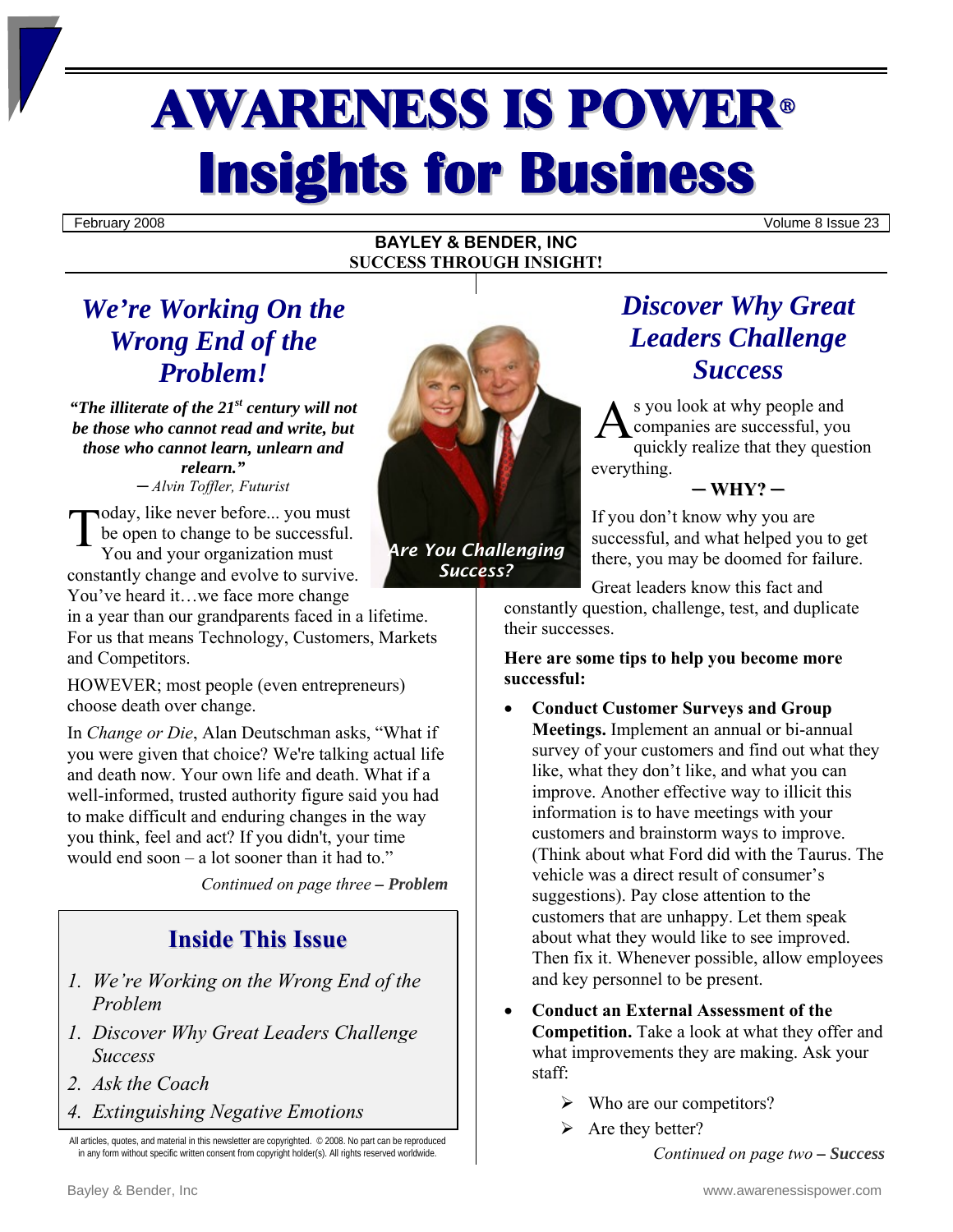### *Continued from page one – Success*

- $\triangleright$  Why are they better?
- $\triangleright$  Are we better?
- $\triangleright$  Do they have a bigger share of the market?
- $\triangleright$  Why?
- $\triangleright$  How can we improve to become better than our competitors?
- $\triangleright$  Who can put us out of business?
- **Conduct an Internal Assessment.** Survey your employees and find out what improvement(s)

they think you should make. (Internally and externally) Have them brainstorm ideas for improvements. You may be surprised at the suggestions and ideas that your own employees have. Another key to making this effective is to make sure you respond to the suggestions.



- **Accept and Prepare for Change.** The only constant today is change. Create a culture within your company to embrace change and anticipate future changes.
	- $\triangleright$  Is your market place changing?
	- $\triangleright$  Any new products being introduced that is a direct competitor to you?
	- $\triangleright$  Any new competitors entering your arena?
	- $\triangleright$  Will new technology affect your product/service?

The best leaders are those who are not satisfied with complacency. Encourage everyone in your organization to keep informed in your industry and be prepared to make the necessary changes to get and stay on top.

Source: Gary Sorrell. ©All rights reserved worldwide. Sorrell Associates [www.newsletterville.com](http://www.newsletterville.com/). 740-824-4842

*Capital isn't that important in business. Experience isn't that important. You can get both of these things. What is important is ideas. ─ Harvey S. Firestone*

# Ask the Coach -

## *I often find myself overcommitted. What can I do differently?*

*"Overcommitted"* is an interesting term I hear often. Use of the term and your underlying assumptions may be a problem. The verb *"commit"* means *"to obligate or pledge oneself,"* so you may have pledged your time and energy too broadly. You are likely involved in a number of activities and roles at work, at school, in the community, and at home. You probably struggle *"finding the time"* and

energy to keep your obligations. But are you really committed?

Reconsider the concept of commitment. Are you



over-committed or are you under-committed? Overcommitment is an oxymoron. Too many

*"obligations"* creates a watering-down effect, so none of them receive your true commitment. How might your problem look differently if you considered that you may really be under-committed to your real priorities? What new solutions does this shift in thinking generate?

If you find it difficult to say *"no"* or have ever used the phrase *"I didn't have time"* you may be undercommitting; worse, you may be blaming the clock or your other roles.

What is important to you?

What opportunities do you have that relate closely to your core goals and purpose?

Have you prioritized your opportunities before obligating yourself? *"Over-committed"* people prioritize their schedules. The person of integrity schedules his or her priorities. Consider this critical distinction before you make promises in the future.

Reprint permission granted by Mark Sturgell. All rights reserved worldwide.

*There is no use worrying about things over which you have no control, and if you have control, you can do something about them instead of worrying.*

─ Stanley C. Allyn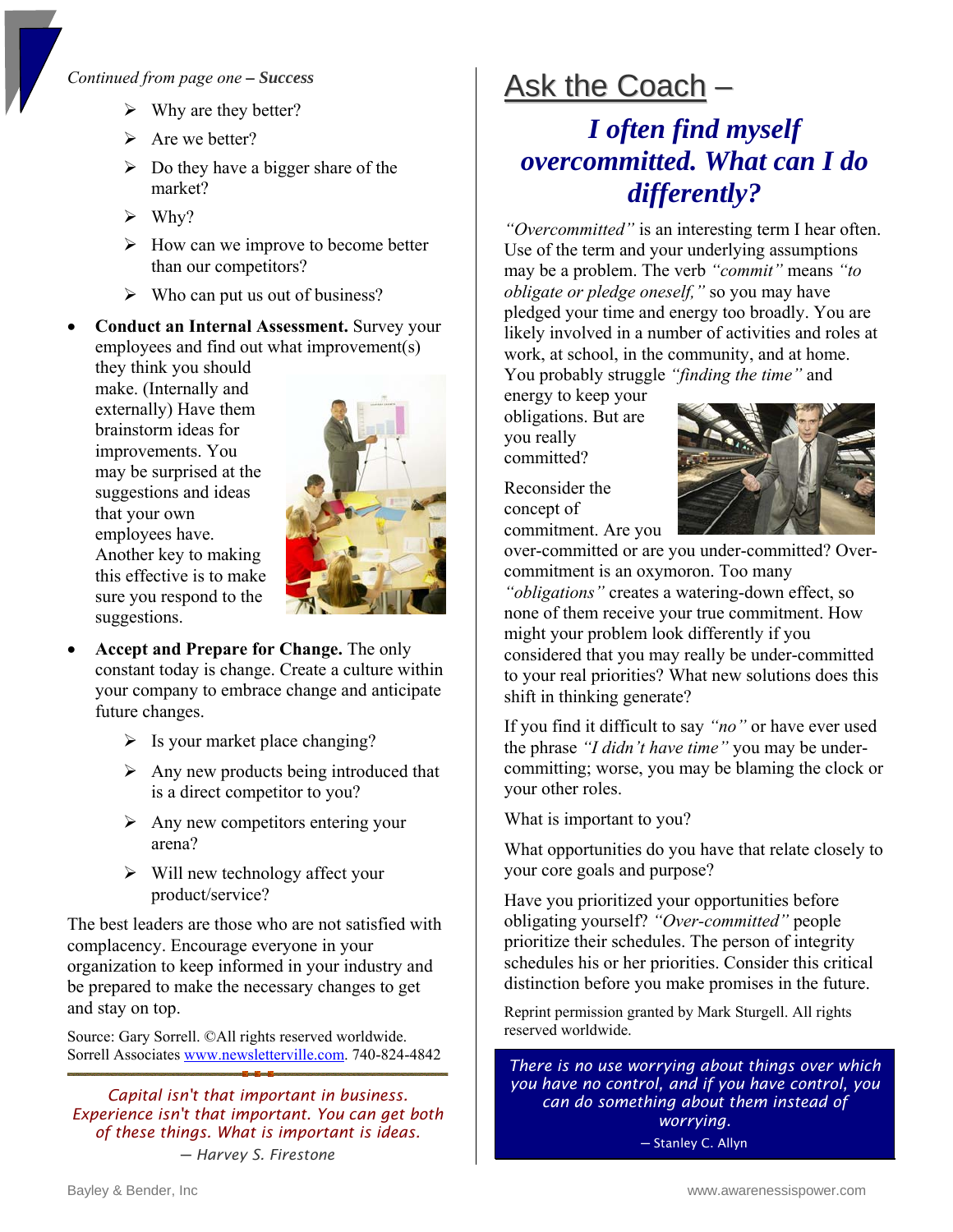#### *Continued from page one – Problem*

"Could you change when change mattered most?"

**THE BAD NEWS:** Although we all have the ability to change our behavior, we rarely do. Research shows odds of nine to one…when faced with the dire need to change, we won't. How many of you made, and stuck to, a New Year's resolution? We are 30 days into the New

Year…how's it going? Will you make it through the month? The odds are not in your favor.

*Insanity* – doing the same thing and expecting different results. We KNOW we should change, but habits, attitudes and behaviors make



us regular practitioners of insanity. What is the answer for businesses, entrepreneurs and professionals, wanting to create and maintain a competitive edge? John Kotter, recognized leadership expert says, *"The central issue is never strategy, structure, culture, or systems. The core of the matter is always about changing the behavior of people."*

There you have it. To change your results, you must change your own and others' actions.

**THE GOOD NEWS:** Change is possible and the formula includes common ingredients. So what's the secret to significant, sustainable change? It's not tough to do, just tough to maintain.

Deutschman's Relationship, Repeat and Reframe model includes: Building relationships with someone or a group that believes in you and that you trust. Utilizing the new relationship(s) to learn, practice and master new success habits and skills. And, through the new relationships and repetition, beginning to look at things in ways that would have been foreign to you before.

*To HAVE you must first BECOME.* Rarely do people consider what they have to change about themselves to meet their goals. To have a six-figure income – become a person with skills and capabilities worth someone paying you that amount. For a great relationship with spouse and children – become someone they see as worthy of the relationship. To have a single digit golf handicap – become a golfer with the skills, discipline, and attitude required for that level of play.

If, when faced with death, only 10% of people will make sustainable change, how can organizations hope to make change stick? Too many people look for a fast fix. Change is a process, not an event. The best thing you can do is become someone who learns, unlearns and relearns…faster than your competition.

*Reprint permission granted by author Allison Darling, President and Founder of Management Concepts, Inc. 913-649-4833 or allison@mgmtconcepts.biz.*

*How far you go in life depends on your being tender with the young, compassionate with the aged, sympathetic with the striving and tolerant of the weak and strong. Because someday in life you will have been all of these.* 

*─ George Washington Carver*



## **Follow The Money –**

Americans can get a better look at their federal tax dollars at work on a new Web site that debuted in January 2008.

Assembled by the White House, the web site, [www.usaspending.gov](http://www.usaspending.gov/), lets taxpayers see who gets about \$1 trillion in government contracts and grants. It's searchable by recipient and by congressional district and has a place for users to 'sound off' with their comments.

It's a small but important step toward greater transparency in government, which can only help deter waste and abuse.

> Check it out at: [www.usaspending.gov](http://www.usaspending.gov/)



*As a manager the important thing is not what happens when you are there, but what happens when you are not there. ─ Anonymous* 

Don't miss next month's issue. Subscribe now!

## **AWARENESS IS POWER®** *Insights for Business*

2024 Powder Mill Rd Silver Spring, MD 20903 Tel: 301-439-8317

E-mail:

[aip@awarenessispower.com](mailto:aip@awarenessispower.com)

Visit Our Web Site at: [www.awarenessispower.com](http://www.awarenessispower.com/)

12 **Issues For Only \$97**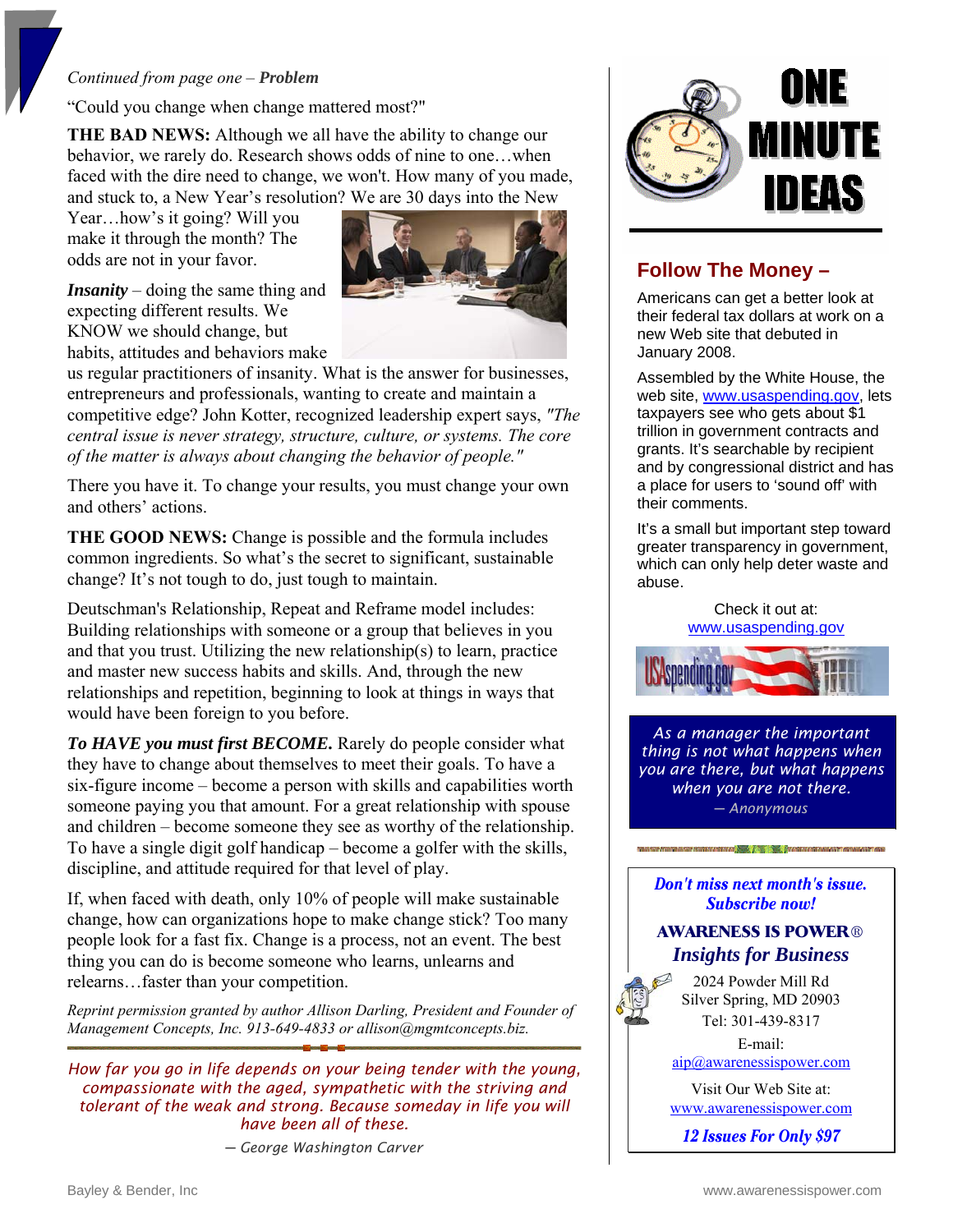## *Extinguishing Negative Emotions*

**Press Release:** My father was full of life – bigger than life and suddenly without warning had a massive stoke November 18, 2007 and died on December 6, 2007.

My husband Bob was diagnosed with a large mass in his liver April 2007 and completed his  $12<sup>th</sup>$  round of heavy duty chemo on January 7, 2008.

## *Fast forward:*

This past January was a horrendous month. Since my father died on December 6, 2007 it has been very difficult. The grieving process was worse than I ever expected. Losing my father was devastating. A day didn't go by without tears.

I felt like my life was out of control. My emotions were becoming very negative. I was like a ses pool. I truly can say that I possessed every negative emotion. I felt like I was digging myself deeper and deeper into a negative situation.

Bob had his  $12<sup>th</sup>$  round of chemo on January 7, 2008 and the next night he fell and really hurt himself in 4 different places. However his leg took the worst hit. It swelled to the point that Bob could not move his leg, he couldn't get in and out of bed by himself so he rested in bed for 2 ½ weeks. Finally, January 26, 2008 we were beginning to see the light. It was slow progress however we were moving in the right direction. He could not sit in the front seat of the car. He could not bend his left leg. It was very scary and these were the emotions that were brewing inside me. I had fear. What is going to happen to Bob? Is this the beginning of the end? I had doubt. I was afraid. I was beginning to think about the people I disliked because they didn't treat me the way I wanted to be treated. I was guilty. I felt I wasn't there enough for my mother – since my father just died on December  $6<sup>th</sup>$ . But how could I be there for my mother when I can't even leave Bob's side. I was jealous and envious of my friends who were taking trips and having great success in business and wonderful things happening to them. I felt left out and self pity was overpowering me. And to top it off I was blaming everyone for everything that was happening around me.

A fire of negativity was brewing inside me – it was actually a blazing, scorching fire of negatively. I wasn't sleeping at night and didn't wake up until 10:30 AM each morning. And why was this fire of negative emotions blazing?

*Continued on next column –* 

What sparked this fire and what was keeping it alive? It was **Justification and Identification.** I justified why I was thinking, acting and feeling this way. I **justified** it because my father died and Bob was having such a difficult month with his health. I justified it because I couldn't work, because I was tired, because I had no energy, because I couldn't leave Bob's side and I **identified** with these because all of these negative situations that were around me.

> And then something wonderful happened to both of us this past Saturday. The sun was shining and we took a trip to our Executive Retreat Center on the Eastern Shore of Maryland. We arrived at 4PM**.** Bob sat in front of the fire place and the sun was beaming in on Bob and beginning to heal him. I felt the energy at our retreat center. I was pulled into our seminar room. Something was telling me to turn on the DVD and listen to our

Executive Leadership Course. There was a magnetic attraction coming to me from our seminar room. I asked Bob to join me. *Let's watch the first module so we can jumpstart ourselves back into a positive mode. I have to do something to get myself out of this rut.* I knew I was in trouble when our customer Dennis called me Friday night and told me he could hear in my voice I was not positive. I knew I had to do something. We teach this stuff – why can't we get ourselves turned around? It is easy to teach and sometimes hard to do. I popped the DVD in and module one would not come up. Instead after the  $5<sup>th</sup>$  try – the Eliminating Negative Emotions module continued to pop up. We looked at each other and said – *I guess we are meant to see this module*. There are several negative emotions. Among them are: fear, doubt, hatred, guilt, resentment, jealously, envy, self pity and blame. And I had all of these negative emotions going.

## **What keeps these negative emotions alive?**

## $\blacktriangleright$  Justification and Identification

How do we get rid of these negative emotions? Substitute them with a positive affirmation. **I am responsible**. This will eliminate blame. If I am responsible, how can I blame anyone for anything? Who made me do this? Who got me into this?

I am responsible – I got myself into this.

*Continued on page five – Emotions*